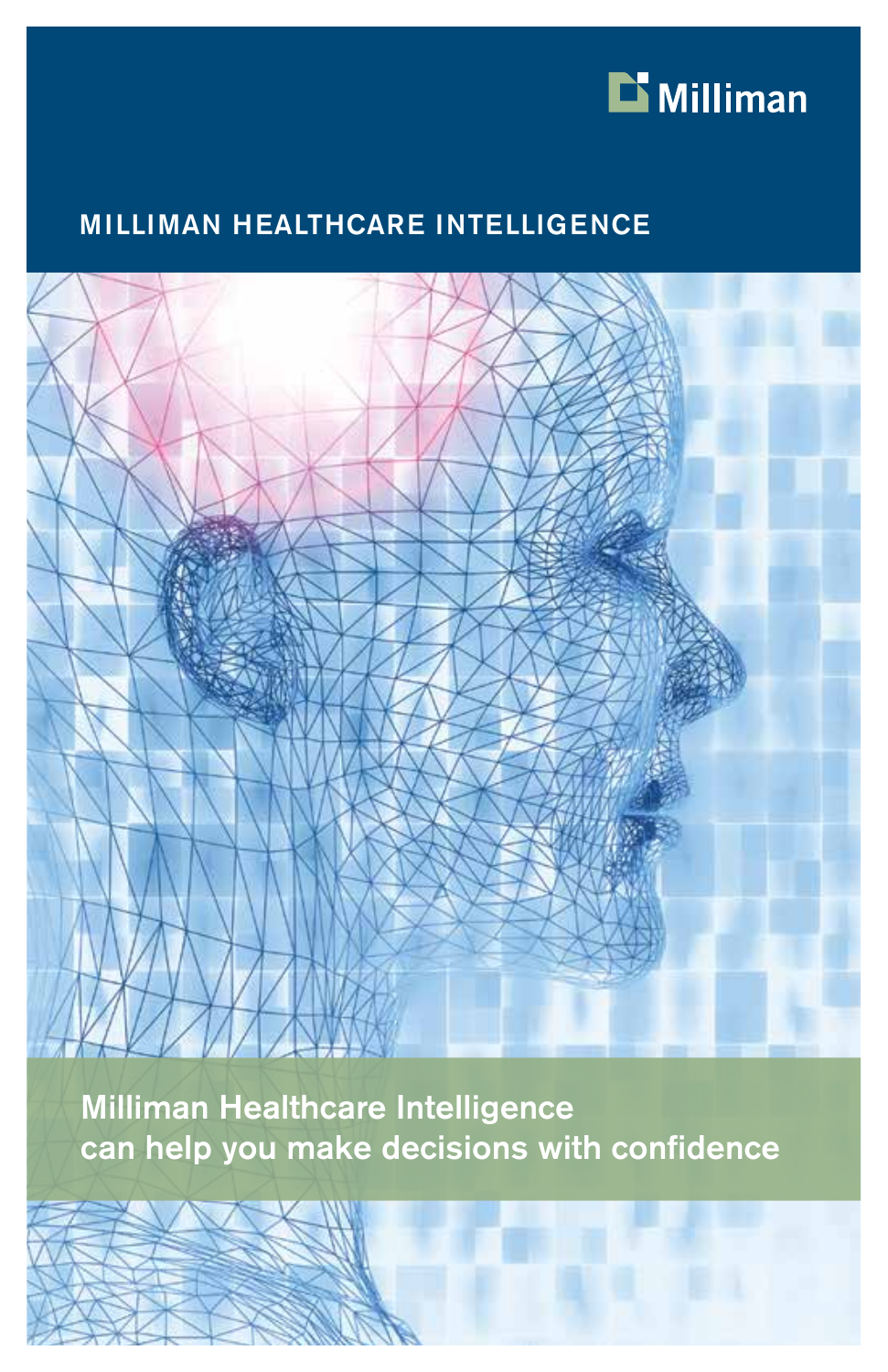### In pursuit of effective and efficient care

Healthcare's mandate to make high-quality care accessible to all Americans requires substantive advancements in data, analytics, and management. We need to answer questions more accurately about where money is being spent, whether these expenditures are improving health, and whether they are in line with regional and national benchmarks. With a powerful combination of actuarial expertise and proven technology platforms, companies and employers can make better healthcare decisions and reduce costs.

While most agree that this is the right approach, the question remains: How do you do it?

Healthcare companies need to contrast their own information with accurate, comprehensive industry data to gather new insights and make more informed decisions. Payors and providers need solutions that:

- Provide relevant benchmarks and best practices that reflect changing industry needs
- Create new analytic models that more accurately quantify risk
- Reduce both traditional healthcare costs as well as administrative expenses
- Help payors, providers, agencies, and coalitions adapt to rapidly changing delivery and reimbursement models and expectations
- Facilitate objective decision support and product/plan design that anticipate future trends

### About Milliman Healthcare

Milliman, with offices in principal cities worldwide, has been delivering relevant and critical products and services to the healthcare market since 1947. We serve health plans, accountable care organizations (ACO), state and federal government agencies, and health systems and providers.

### **Milliman Healthcare**

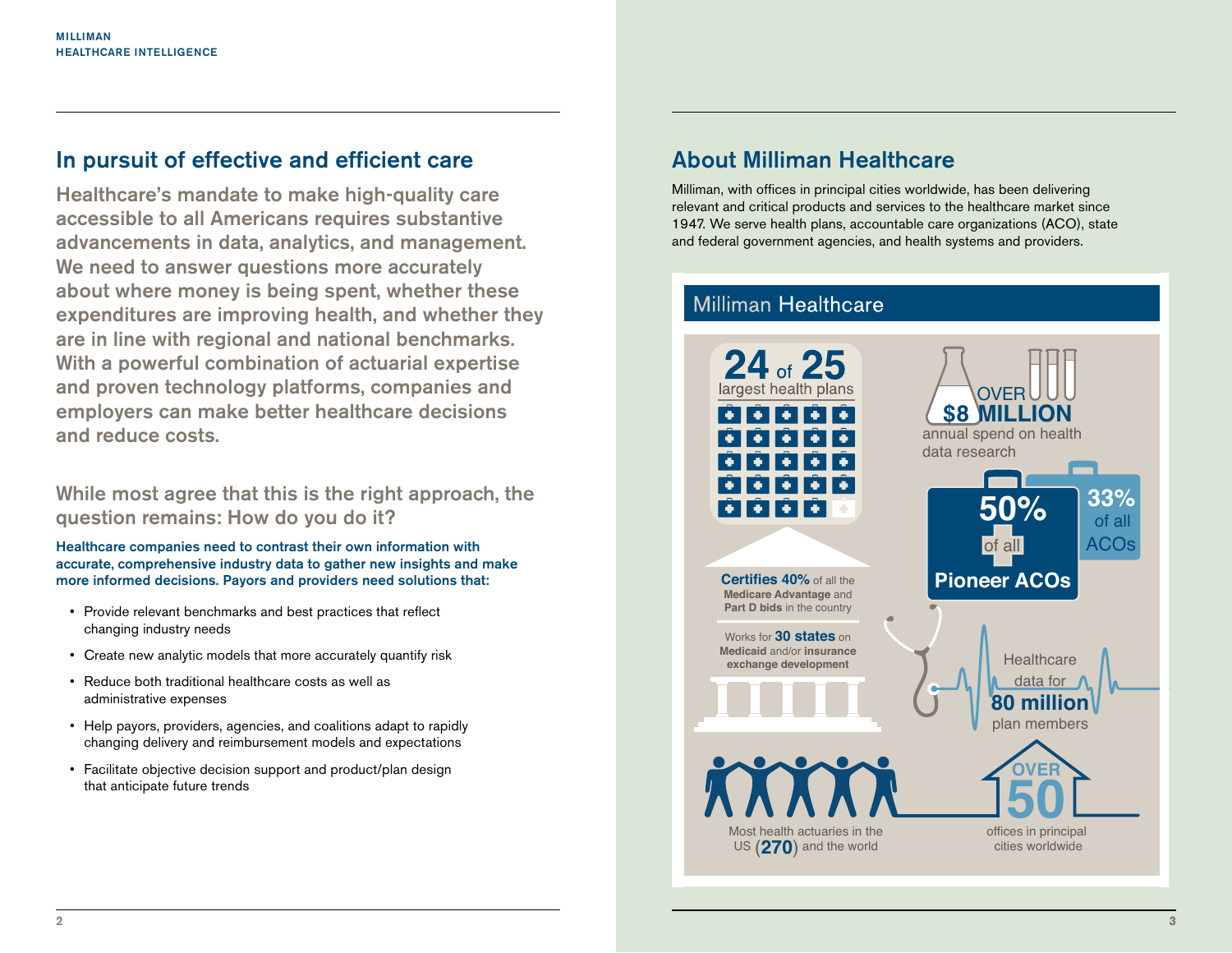### Getting to decision confidence: Milliman Healthcare Intelligence

Our solutions leverage a unique approach—Milliman Healthcare Intelligence—that will help you meet coming healthcare challenges head on. Our clients benefit from more than 65 years of experience in health consulting, data sourcing, analysis, and problem solving.

Milliman Healthcare Intelligence includes industrystandard best practices, well-established benchmarks, and precise analytics that enable organizations to make care, pricing, and risk-management decisions with confidence.

#### OUR PRINCIPLES

Products and services held to a higher standard: You make critical business decisions based on our work. We believe this requires us to hold our products and consulting services to a rigorous standard of peer-review validation. Our actuarial foundation means we know the importance of good data and how best to apply it.

Problem-solving expertise based on real-world experience: Our solutions are vetted in the trenches using actual client claims, prescription data, and longstanding client relationships. Our client base is diverse, allowing us to understand many perspectives.

Independence and transparency: We're not owned by a health plan or a drug company, nor are we publicly traded. We do not accept commissions from brokers or reinsurers. You can be assured that we do only what's in the best interest of our clients. This means that our clients can always know the "why" behind our answers.

Broadest and deepest data sets and guidelines: We've been collecting data on behalf of our clients for our entire history. Milliman Healthcare Intelligence includes a longitudinal research database of full medical and prescription drug claims experience for more than 80 million plan members annually. Our clients can go beyond peer comparisons to understand what they really need to succeed in new competitive and regulatory environments.

Significant investments in healthcare industry brainpower: Milliman has more health insurance actuaries (270) than any other consulting firm in the United States, and we invest millions of dollars annually in internal healthcare industry research.

When you have these kinds of resources at your disposal, answers to both macro- and micro-level questions become clearer, even in uncertain times:

- Which procedures should be covered?
- How should I price plans before and after the Affordable Care Act (ACA)?
- What types of new members should I attract?
- Which populations can I manage more effectively?
- How am I performing against industry benchmarks?
- How can I leverage the ACA?
- How can we make an ACO a profitable endeavor?
- How are preventive services impacting the bottom line?
- What conditions are driving risks in my population?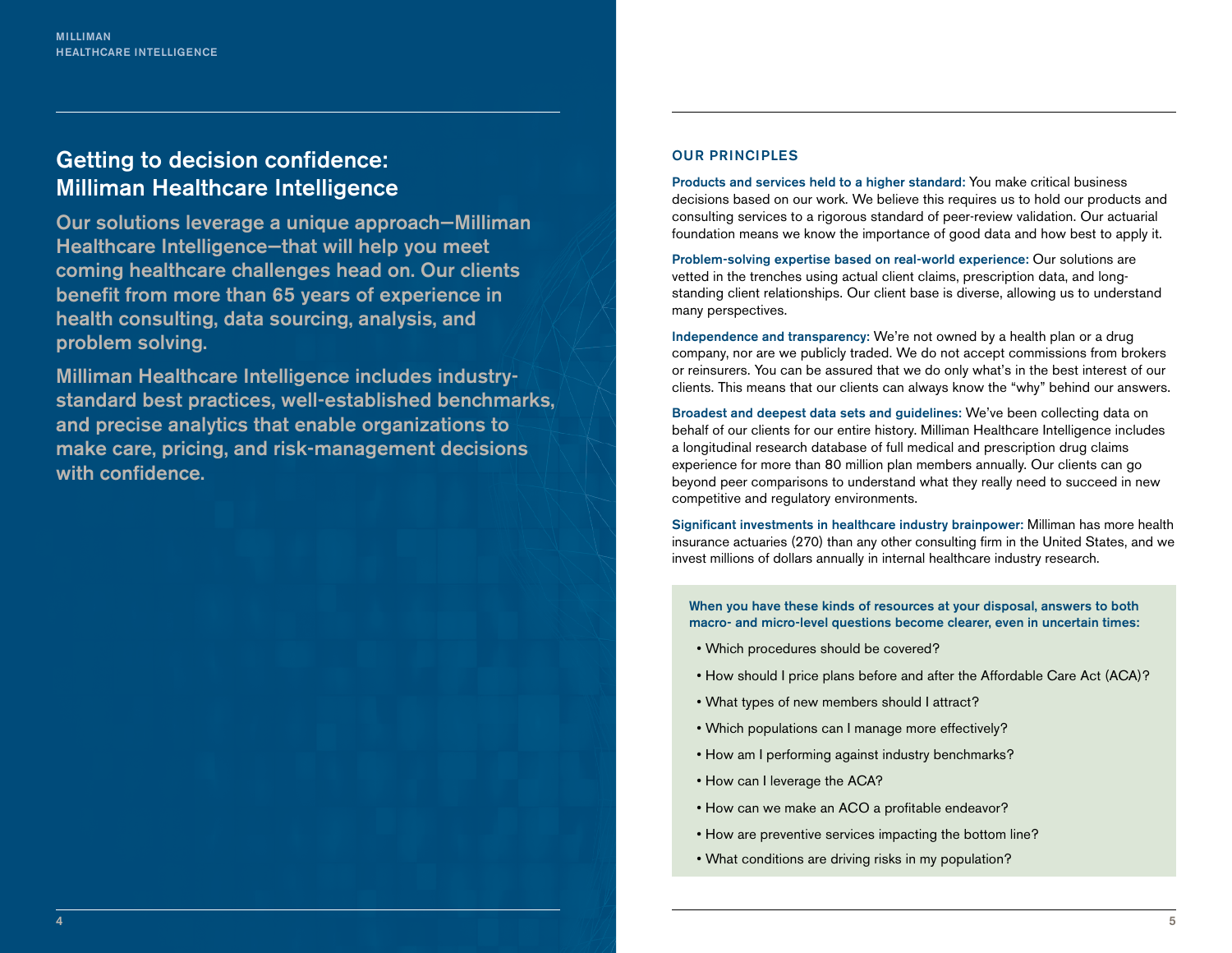### Milliman Healthcare solutions

#### $\mathbf{L}$  Milliman

## **Advanced Risk Technologies**

Milliman Advanced Risk Technologies: Improving decisions and risk actions for rating and population health management by providing greater insight, superior predictive performance, and unprecedented clinical transparency. For more information, contact diane.laurent@milliman.com.

#### $\mathbf{D}$  Milliman

## **HealthcareEDU**

Milliman HealthcareEDU: On-demand, healthcare e-learning courses from objective industry experts. From the fundamentals to the complexities of healthcare, Milliman HealthcareEDU distills concepts and facts into digestible knowledge for your team. For more information, contact simon.spaid@milliman.com.

#### $\mathbf{\mathbf{\mathsf{\Xi}}}$  Milliman

### **Health Cost Guidelines**

Milliman Health Cost Guidelines: Facilitating detailed claims analysis, pricing, benchmarking, and underwriting through in-depth actuarial research and analysis that uses comprehensive, current, and authenticated databases. For more information, contact HCGmanager@milliman.com.

#### $\mathbf{L}$  Milliman

### **Hospital Performance Index**

Hospital Performance Index: Helps payors and providers analyze performance against national or regional best practice benchmarks, supporting high-level decisions about reimbursement structures and the development of shared risk models. For more information, contact bill.mckinley@milliman.com.

Milliman offers products and consulting that can help you answer any healthcare question

#### $\mathbf{L}$  Milliman

## **IntelliScript**

Milliman IntelliScript: Providing prescription history tools that give you more intelligent insights into your risk profiles, thereby enabling faster, more accurate, and consistent risk-management decisions. For more information, contact angela.bolduc@milliman.com.

#### $E$  Milliman

## **MedInsight**

Milliman MedInsight: Bridging the gap between cost management and care management with data warehousing, analytics, and benchmarks that help you rapidly learn and adapt. For more information, contact todd.fessler@milliman.com.

#### $\mathbf{D}$  Milliman

## My**Rx**Consultant

Milliman MyRxConsultant: A pharmacy analytics tool that enables real-time pharmaceutical claims experience reporting. This online tool processes your pharmacy claims data and generates pharmacy benefit costs and experience reports on demand, allowing you to compare your contracted discount rates and savings. For more information, contact brian.anderson@milliman.com.

#### $\mathbf{\mathbf{\mathsf{\Xi}}}$  Milliman

## **PRM** Analytics

Milliman PRM Analytics: Employs an innovative predictive algorithm that provides critical information about each ACO attributed patient. It connects the clinical characteristics of the patient with the estimated financial value (savings) that may be derived from the management of that patient, allowing an entity to strategically select and manage patients for the best return on investment. For more information, contact art.wilmes@milliman.com.